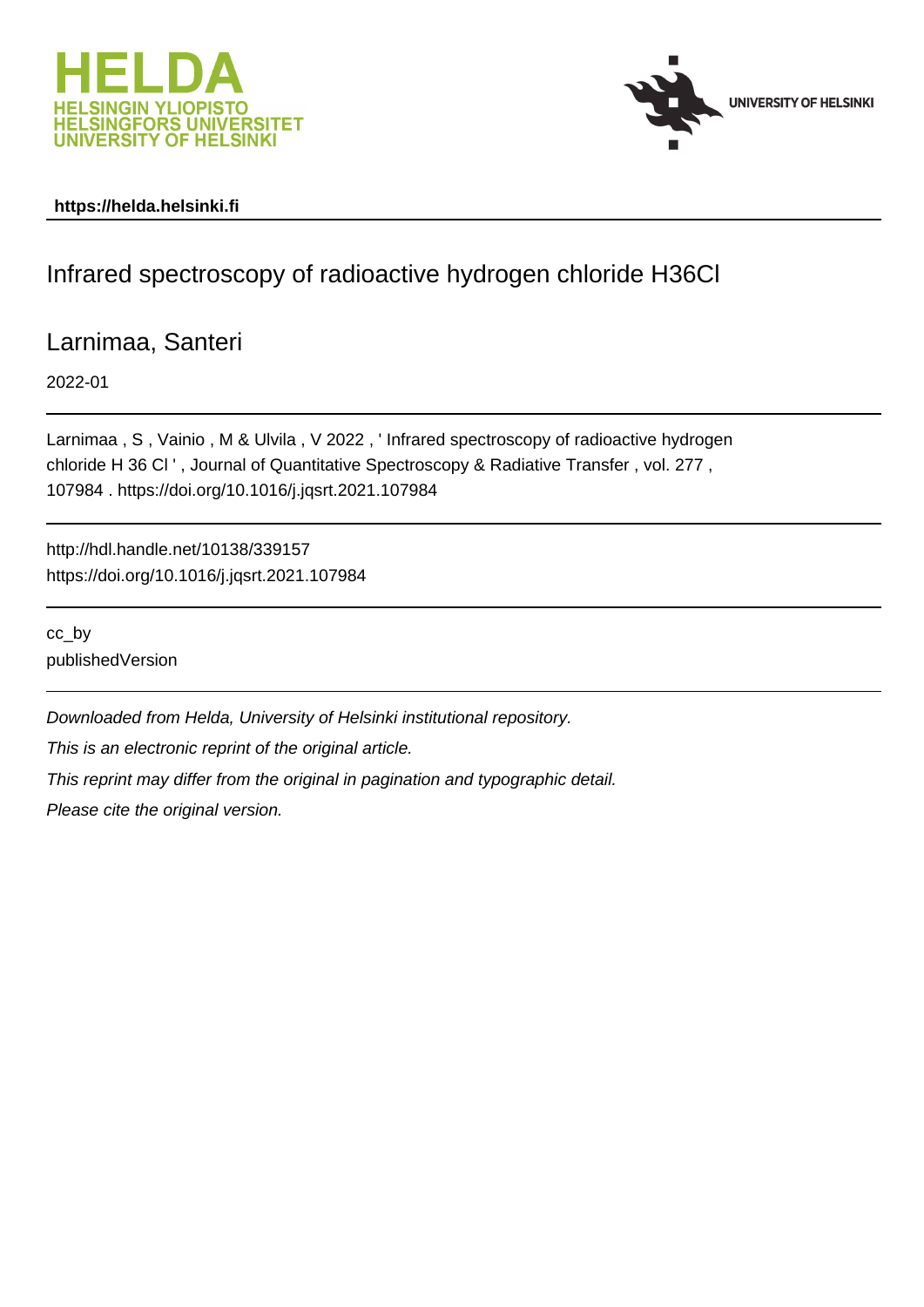Contents lists available at [ScienceDirect](http://www.ScienceDirect.com)



Journal of Quantitative Spectroscopy & Radiative Transfer

journal homepage: [www.elsevier.com/locate/jqsrt](http://www.elsevier.com/locate/jqsrt)



照

## Infrared spectroscopy of radioactive hydrogen chloride  $H^{36}Cl$

## Santeri Larnimaaª∗, Markku Vainioª<sup>,b</sup>, Ville Ulvila<sup>c</sup>

<sup>a</sup> *Department of Chemistry, University of Helsinki, P.O. Box 55, Helsinki 00014, Finland* <sup>b</sup> *Photonics Laboratory, Physics Unit, Tampere University, Tampere, Finland* <sup>c</sup> *VTT Technical Research Centre of Finland Limited, Espoo, Finland*

#### a r t i c l e i n f o

*Article history:* Received 25 August 2021 Revised 18 October 2021 Accepted 19 October 2021 Available online 29 October 2021

*Keywords:* Radioactive hydrogen chloride H36Cl Fourier-transform infrared spectroscopy FTIR Rotational-vibrational spectroscopy Line center wavenumber Molecular constant

#### a b s t r a c t

We present the first report of optical absorption spectroscopy of  $H^{36}$ Cl, a radioactive isotopologue of hydrogen chloride. We used Fourier-transform infrared spectroscopy to determine the line center wavenumbers of the fundamental rovibrational band lines  $P(10)$ –R(10) and the first overtone band lines  $P(1)$ –R(7) with total uncertainty of less than 0.0018 cm<sup>-1</sup> (60 MHz) and 0.007 cm<sup>-1</sup> (0.2 GHz), respectively, at 68% confidence level. We also performed a rotational analysis on the bands to determine the related molecular constants. We further compared the linewidths and relative intensities of the lines to those of the stable isotopologues  $H^{35}C$ l and  $H^{37}C$ l. The new spectroscopic information assists in developing optical instrumentation for the detection of H36Cl.

This is an open access article under the CC BY license [\(http://creativecommons.org/licenses/by/4.0/\)](http://creativecommons.org/licenses/by/4.0/)

#### **1. Introduction**

Hydrogen chloride is an important molecule that plays a role in atmospheric chemistry  $[1,2]$ , astrochemistry  $[3-5]$ , the semiconductor industry  $[6]$ , and in the research of volcanic activity  $[7 - ]$ 10] and planetary atmospheres [11–13]. While the rovibrational bands of HCl were studied in detail already in the 1960s [14– 16], early works on HCl date to the beginning of the 20th century to the development of early spectrometers and the acceptance of quantum mechanics  $[17-19]$ . In recent years, there have been many publications that report increasingly accurate line parameters [20– 24]. The naturally occurring stable isotopologues  $H^{35}Cl$ ,  $H^{37}Cl$ , and their deuterated forms are usually studied. However, to the best of our knowledge, there are no prior reports on optical spectroscopy of  $H^{36}Cl$ .

Chlorine-36 is a radioactive isotope of chlorine that is formed naturally in the atmosphere [25]. It exists in miniscule concentrations in groundwater (background 36Cl/Cl ratio is in the order of 10−15) but can be used for groundwater dating [26–29]. The species is also formed in nuclear facilities by neutron activation of 35Cl impurities found in reactor materials [30–33]. This is a major concern due to the long (approx. 301,000 years) half-life of  $36$ Cl. Some of <sup>36</sup>Cl may be released to the environment in the form of  $H^{36}Cl.$ 

<sup>∗</sup> Corresponding author. *E-mail address:* [santeri.larnimaa@helsinki.fi](mailto:santeri.larnimaa@helsinki.fi) (S. Larnimaa).

Owing to their high sensitivity and selectivity, optical spectroscopy methods are well suited for the detection of radioactive compounds in the gas phase  $[34]$ . These methods can also offer a more affordable and portable alternative to the current state-ofthe-art method, Accelerator Mass Spectrometry [35]. In addition, spectroscopic methods do not depend on the specific activity of the species of interest, which might lead to less laborious sample preparation than in Liquid Scintillation Counting [36], as the need for a complex radiochemical separation is circumvented.

© 2021 The Authors. Published by Elsevier Ltd.

Prior research on optical spectroscopy of radioactive compounds has focused especially on laser spectroscopy of radiocarbon dioxide  $^{14}CO_2$  [34,37-45]. One goal has been to develop highly sensitive and portable field instruments for emission monitoring of this species in nuclear facilities and their decommission sites or for discriminating between emissions from the combustion of fossil and biofuels. In general, the development of laser spectroscopy instrumentation for the detection of radioactive molecules is hindered by the lack of spectroscopic information. For example, we only recently reported the first absorption measurements and rotational analysis of radiocarbon methane  ${}^{14}CH_4$  [46,47], another important species of concern in nuclear facility emission monitoring [48].

Here we report the results of our Fourier-transform infrared spectroscopy (FTIR) measurements of the fundamental and first overtone rovibrational bands of  $H^{36}$ Cl. These results aid the development of optical instrumentation for monitoring this species. In the following sections, we first describe the sample preparation, measurement and line-fitting procedures, after which we summarize the main results. Finally, we present the rotational analysis

0022-4073/© 2021 The Authors. Published by Elsevier Ltd. This is an open access article under the CC BY license [\(http://creativecommons.org/licenses/by/4.0/\)](http://creativecommons.org/licenses/by/4.0/)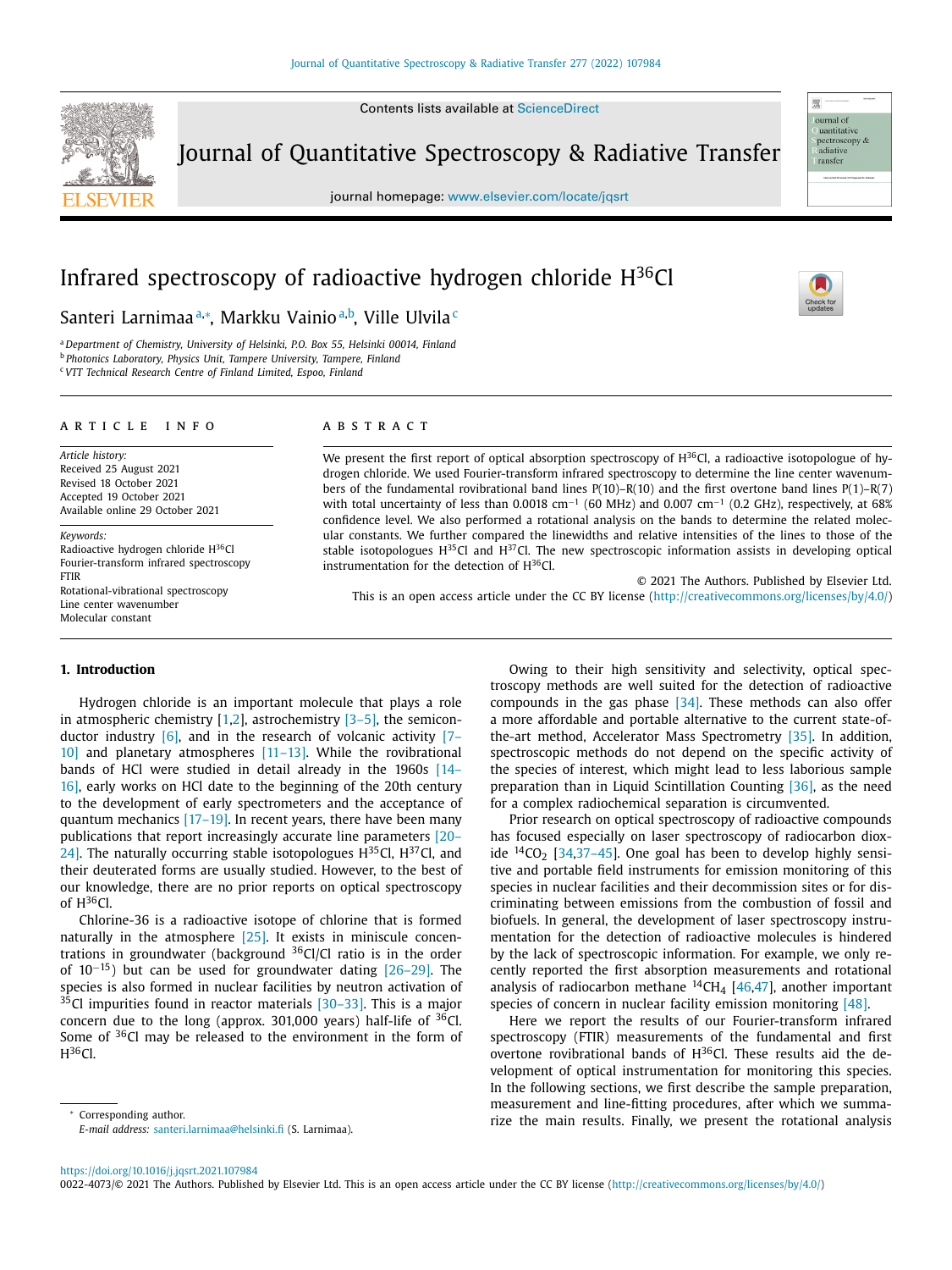and discuss the results for the overtone band. Supplementary information discusses the experimentally observed linewidths and relative intensities of the  $H^{36}Cl$  fundamental band lines, including a comparison to those of  $H^{35}Cl$ .

#### **2. Sample preparation and measurement conditions**

The gaseous  $H^{36}Cl$  sample was prepared by pipetting 50 μl of 36Cl-enriched NaCl solution (3.7 MBq/ml activity concentration; American Radiolabeled Chemicals, Inc.) into a 10 cm long IR quartz cell (Suprasil 300; FireflySci Type 34). The aqueous sample was subsequently dried to solid NaCl using a flow of compressed air, after which a few drops of concentrated sulfuric acid were added and the cell was closed with PTFE stoppers. Finally, the reaction of the solid NaCl with sulfuric acid to produce HCl was initiated by tilting the sample cell to combine the reagents. This simple gas cell system was not equipped with a pressure gauge or a temperature meter to minimize the sample cell volume and sample losses.

Given the specific activity of  ${}^{36}$ Cl (1220 Bq/µg), the total amount of <sup>36</sup>Cl in the sample was expected to be 4.2 umol. Based on the FTIR measurements, we obtained 1.6 mbar of gaseous  $H^{36}Cl$ . This estimate assumes the HITRAN  $H^{35}$ Cl line intensities for  $H^{36}$ Cl (see Supplementary Note 4). This means that the yield into gas phase was 43%, assuming 296 K temperature and 28 ml volume of the sample cell. The sample also contained approximately 0.4 mbar and 0.8 mbar of the stable isotopologues,  $H^{35}Cl$  and  $H^{37}Cl$ , respectively. The total partial pressure of HCl was 2.7 mbar. Since the pressure increase in the sample cell due to the produced HCl is small and the partial pressure of water in concentrated sulfuric acid is negligible  $[49]$ , it is reasonable to assume 1 atm (1013.25 mbar) pressure in the cell during the measurements. The lab pressure was within a few mbar of this pressure upon filling the sample cell.

#### **3. Measurement of the fundamental band**

The  $H^{36}$ Cl measurements in the mid-infrared (MIR) were executed using a commercial FTIR instrument (Bruker IFS 120 HR). We used a Globar light source, Ge-on-KBr beam splitter, and liquidnitrogen-cooled InSb detector. The raw spectrum is a result of processing 10 co-added double-sided interferograms using the Mertz method [50]. We used the manufacturer-specified resolution setting of 0.02 cm<sup>-1</sup> (600 MHz). The manufacturer defines the resolution as the full width at half maximum (FWHM) of the assumed instrument line shape (ILS) function if triangular apodization was used; we used Norton-Beer medium apodization [51], which corresponds to 0.0095  $cm^{-1}$  (285 MHz) half width at half maximum (HWHM) of the resulting ILS function. Table 1 lists other relevant FTIR instrument settings used.

**Table 1**

| Relevant FTIR instrument settings used for the MIR measurements. |  |
|------------------------------------------------------------------|--|
|------------------------------------------------------------------|--|

| Light source                                     | Globar                              |
|--------------------------------------------------|-------------------------------------|
| Beam splitter                                    | Ge-on-KBr                           |
| Detector                                         | InSh                                |
| Aperture diameter                                | $1 \text{ mm}$                      |
| Apodization function                             | Norton-Beer medium                  |
| Assumed HWHM of ILS function                     | $0.0095$ cm <sup>-1</sup> (285 MHz) |
| Number of co-added interferograms                | 10                                  |
| Type of interferograms                           | Double-sided                        |
| Interferogram processing method                  | Mertz.                              |
| Zero-filling factor                              | $\mathcal{L}$                       |
| Optical band-pass filtering                      | $2614 - 3378$ cm <sup>-1</sup>      |
| Digital band-pass filtering                      | $10 - 20$ kHz                       |
|                                                  | $(1975 - 3950$ cm <sup>-1</sup> )   |
| HeNe reference laser down-converted<br>frequency | 80 kHz                              |



**Fig. 1.** The measured HCl absorption spectrum (blue). The middle peak of each of the peak triplets belongs to  $H^{36}Cl$  as revealed by the included  $H^{37}Cl$  (yellow) and H<sup>35</sup>Cl (orange) HITRAN lines (mirrored for clarity). The inset shows a zoomed view of the R(3) lines. In addition to the HCl peaks, there are interfering air absorption lines (especially in the R-branch), and an etalon effect caused by the sample cell windows. Note that the amounts of the stable isotopologues  $H^{37}Cl$  and  $H^{35}Cl$  in the sample do not follow their natural abundances. The  $H^{35}$ Cl lines are thus the weakest in the spectrum.

The 100% transmission baseline was determined manually from the HCl spectrum by first low-pass filtering the spectrum, excluding the HCl peaks from the data, and finally by using Savitzky– Golay filtering [52] and defining the result as the baseline. The spectrum was then divided by this baseline to obtain the HCl transmission spectrum. The result was further converted into absorption spectrum using the Naperian Beer–Lambert law [53]

$$
\alpha(\tilde{\nu}) = -\frac{1}{L} \ln \left( \frac{I(\tilde{\nu})}{I_0(\tilde{\nu})} \right) ,
$$

where  $\alpha(\tilde{\nu})$  is the absorption coefficient, *L* is the absorption path length (10 cm),  $I(\tilde{v})$  is the raw spectrum, and  $I_0(\tilde{v})$  is the 100% transmission baseline. The resulting absorption spectrum is shown in Fig. 1.

The absorption spectrum in Fig. 1 shows a peak structure characteristic to the fundamental rovibrational band of HCl. Instead of the typical  $H^{37}$ Cl and  $H^{35}$ Cl peak doublets, we see triplets whose middle peak of each belongs to  $H^{36}$ Cl. We only consider lines P(10)–R(10) in this article, as lines further from the band center were masked by noise. The strongest  $H^{36}Cl$  peak is line R(3) with 0.108 cm−<sup>1</sup> peak absorption (34% in transmission) and the weakest is line R(10) with 0.008 cm<sup>-1</sup> peak absorption (92% in transmission). In addition to the strong HCl lines, attention in Fig. 1 is drawn to the interfering air absorption lines and to the etalon effect. The relatively strong air absorption lines are explained by the fact that the FTIR instrument was not evacuated or purged. The free spectral range of the etalon is typically 2.3–2.8 cm<sup>-1</sup> (70– 80 GHz), which matches well with the 1.25 mm thickness of the IR quartz sample cell windows. The etalon and the interfering air absorption lines are included in the fit model as discussed below.

#### **4. Fitting procedure**

Due to the relatively high measurement pressure (1 atm), pressure broadening dominates most of the transition linewidths (see Supplementary Note 1). For this reason, we chose to model the absorption peaks as Lorentzian functions. All of the 21 rotational components (lines  $P(10) - R(10)$ ) of the H<sup>36</sup>Cl fundamental band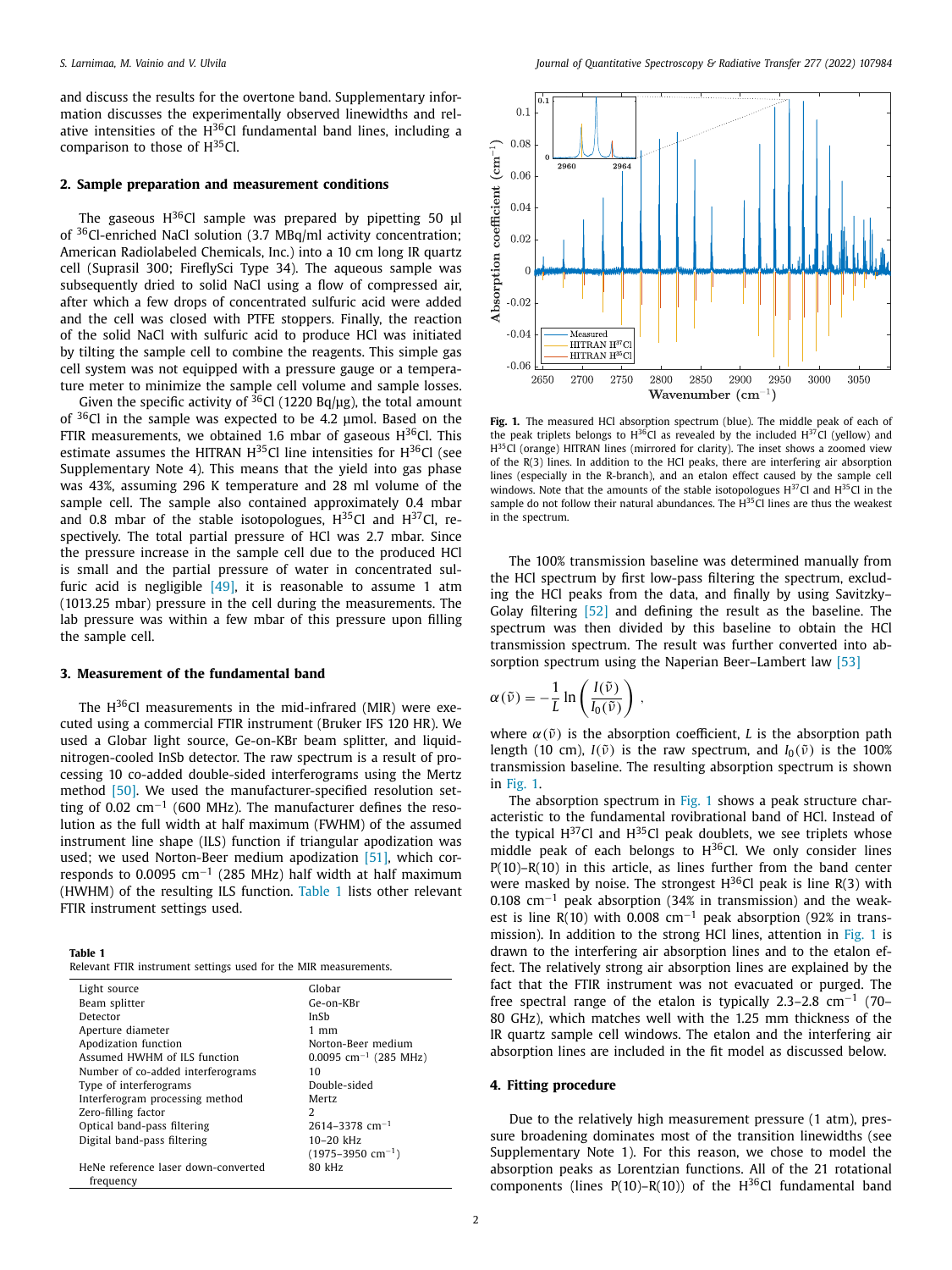

**Fig. 2.** Fit to the measured R(3) lines (upper panel) and the fit residual (lower panel). The three major peaks belong to  $H^{37}Cl$  (leftmost),  $H^{36}Cl$  (middle), and H<sup>35</sup>Cl (rightmost). The background fit consists of a constant, a sine function, and two Lorentzian functions for the two small air absorption peaks at approximately 2961.4 cm<sup>-1</sup> and 2961.7 cm<sup>-1</sup>.

were fitted separately such that a typical fitting window was 4– 9 cm<sup>-1</sup> around the H<sup>36</sup>Cl peak in question. To give an example, Fig. 2 shows the fit for line  $R(3)$ . The fit model consists of three Lorentzian functions (one for each HCl isotopologue), a constant for a possible residual background offset, and a sine function to consider the etalon effect. In addition, extra Lorentzian functions were added for air absorption lines when necessary; in the case of the  $R(3)$  line, two small air peaks were fitted (Fig. 2).

The lack of systematic features in the residual in Fig. 2 shows that the chosen fit model indeed describes the data well. The signal-to-noise ratio of the  $H^{36}Cl$  peak is 212, defined as the ratio of the maximum peak absorption to the standard deviation of the fit residual. The peaks with the lowest SNR that were included in the analysis of the fundamental band are  $P(10)$  and  $R(10)$ (SNR≈15). Note that we also calibrated the wavenumber axis using the HITRAN zero pressure wavenumbers and the related 1 atm pressure shifts of the  $H^{35}Cl$  and  $H^{37}Cl$  P(10)–R(10) lines [20,54,55]. The analysis revealed an average offset of -0.0101 cm−<sup>1</sup> (-303 MHz) between the fitted  $H^{35}Cl$  and  $H^{37}Cl$  line center wavenumbers and the corresponding HITRAN values. Note that the average offset was calculated by weighting the data points by the inverses of the corresponding fit uncertainties. A similarly weighted standard deviation of the offsets is 0.00124 cm−<sup>1</sup> (37 MHz), which was combined with the fit uncertainties of the line center wavenumbers (see Results).

#### **5. Results**

Table 2 lists the fit results for the  $H^{36}Cl$  line center wavenumbers. The numbers in parentheses in Table 2 are one standard deviation uncertainties in least significant digits as obtained from the fit. The total uncertainty column contains the combined effect of the fit uncertainties and the calibration uncertainty at 68% confidence level. Other uncertainty sources, such as the uncertainty of the baseline determination or the measurement pressure via the pressure shifts, are negligible. Overall, the total wavenumber uncertainties are below 0.0018 cm<sup>-1</sup> (60 MHz).

#### **Table 2**

Line center wavenumber  $\tilde{v}$  results for the H<sup>36</sup>Cl fundamental band. The numbers in parentheses are one standard deviation fit uncertainties in least significant digits and the values in the column denoted by  $\sigma \tilde{v}$  represent the combined effect of the fit and calibration uncertainties at 68% confidence level. The symbol  $\tilde{v}_{calc}$  refers to the calculated line center wavenumbers as obtained from the rotational analysis discussed in section 6. Note that all the values in the table are given at 1 atm pressure and 296 K temperature.

| Line  | $\tilde{\nu}$ (cm <sup>-1</sup> ) | $\sigma \tilde{\nu}$ (10 <sup>-4</sup> cm <sup>-1</sup> ) | $\tilde{v} - \tilde{v}_{\text{calc}}$ (10 <sup>-4</sup> cm <sup>-1</sup> ) |
|-------|-----------------------------------|-----------------------------------------------------------|----------------------------------------------------------------------------|
| P(10) | 2651.0675(13)                     | 18                                                        | 9                                                                          |
| P(9)  | 2676.8101(6)                      | 14                                                        | 0                                                                          |
| P(8)  | 2702.0639(4)                      | 13                                                        | $-6$                                                                       |
| P(7)  | 2726.8168(3)                      | 13                                                        | 3                                                                          |
| P(6)  | 2751.0527(2)                      | 13                                                        | 10                                                                         |
| P(5)  | 2774.7574(2)                      | 13                                                        | $-1$                                                                       |
| P(4)  | 2797.9207(2)                      | 13                                                        | 0                                                                          |
| P(3)  | 2820.5297(2)                      | 13                                                        | $-5$                                                                       |
| P(2)  | 2842.5712(3)                      | 13                                                        | $\overline{7}$                                                             |
| P(1)  | 2864.0247(4)                      | 13                                                        | $\mathbf{1}$                                                               |
| R(0)  | 2905.1493(4)                      | 13                                                        | $-1$                                                                       |
| R(1)  | 2924.7790(2)                      | 13                                                        | $-2$                                                                       |
| R(2)  | 2943.7809(2)                      | 13                                                        | $-4$                                                                       |
| R(3)  | 2962.1397(2)                      | 13                                                        | 6                                                                          |
| R(4)  | 2979.8392(2)                      | 13                                                        | $\mathbf{1}$                                                               |
| R(5)  | 2996.8709(2)                      | 13                                                        | $-1$                                                                       |
| R(6)  | 3013.2251(2)                      | 13                                                        | $\overline{7}$                                                             |
| R(7)  | 3028.8887(3)                      | 13                                                        | 4                                                                          |
| R(8)  | 3043.8510(4)                      | 13                                                        | 3                                                                          |
| R(9)  | 3058.1013(6)                      | 14                                                        | $\overline{2}$                                                             |
| R(10) | 3071.6279(13)                     | 18                                                        | -9                                                                         |

While determination of the line center wavenumbers was the main objective of this research, the measurements also provided information about the widths and relative intensities of the lines. These results are discussed separately in Supplementary information. Briefly, the relative intensities of the  $H^{36}Cl$  seem to follow those of the stable isotopologues  $H^{35}Cl$  and  $H^{37}Cl$  as expected based on previous research on the stable isotopologues. However, our results for the pressure-broadened linewidths are systematically larger than the HITRAN reference data for the stable isotopologues

## **6. Rotational analysis**

We retrieved the molecular constants for the  $H^{36}Cl$  fundamental rovibrational band. The  $v - 0$  band line center wavenumbers of a diatomic molecule can be approximately expressed as [56]

$$
\tilde{\nu} = \tilde{\nu}_{\nu-0} + (\tilde{B}_{\nu} + \tilde{B}_0)m + (\tilde{B}_{\nu} - \tilde{B}_0 - \tilde{D}_{\nu} + \tilde{D}_0)m^2 \n+ (\tilde{H}_{\nu} + \tilde{H}_0 - 2\tilde{D}_{\nu} - 2\tilde{D}_0)m^3 \n+ (3\tilde{H}_{\nu} - 3\tilde{H}_0 - \tilde{D}_{\nu} + \tilde{D}_0)m^4 \n+ (3\tilde{H}_{\nu} + 3\tilde{H}_0)m^5 + (\tilde{H}_{\nu} - \tilde{H}_0)m^6,
$$
\n(1)

where  $\tilde{v}_{\nu-0}$  is the band center,  $\tilde{B}$  is the rotational constant, and  $\tilde{D}$ and  $\hat{H}$  are the different order centrifugal distortion constants. The integer *m* is equal to  $-$  *J* for the P-branch and  $J + 1$  for the Rbranch. The rotational quantum number *J* refers to the lower state.

We could not determine the centrifugal distortion constants  $\tilde{H}$ in a statistically significant manner; we thus assumed  $\tilde{H} = \tilde{H}_v = \tilde{H}_0$ and constrained its value to 1.66742  $\times$  10<sup>-8</sup> cm<sup>-1</sup>. This value is the predicted  $\tilde{H}_0$  of H<sup>36</sup>Cl, which we calculated using  $\tilde{H}_0$ ,  $\tilde{H}_1$ , and  $\tilde{H}_2$  of  $H^{35}$ Cl given in the supplementary material of Ref. [20], the approximate Dunham expression [57,58]

$$
\tilde{C}_{v,j} = \tilde{Y}_{0j} + \tilde{Y}_{1j}\left(v + \frac{1}{2}\right) + \tilde{Y}_{2j}\left(v + \frac{1}{2}\right)^2 \tag{2}
$$

and the approximate isotope relation [15,57]

$$
\frac{\tilde{Y}_{ij}^*}{\tilde{Y}_{ij}} = \rho^{i+2j}, \ \rho = \sqrt{\frac{\mu}{\mu^*}}, \tag{3}
$$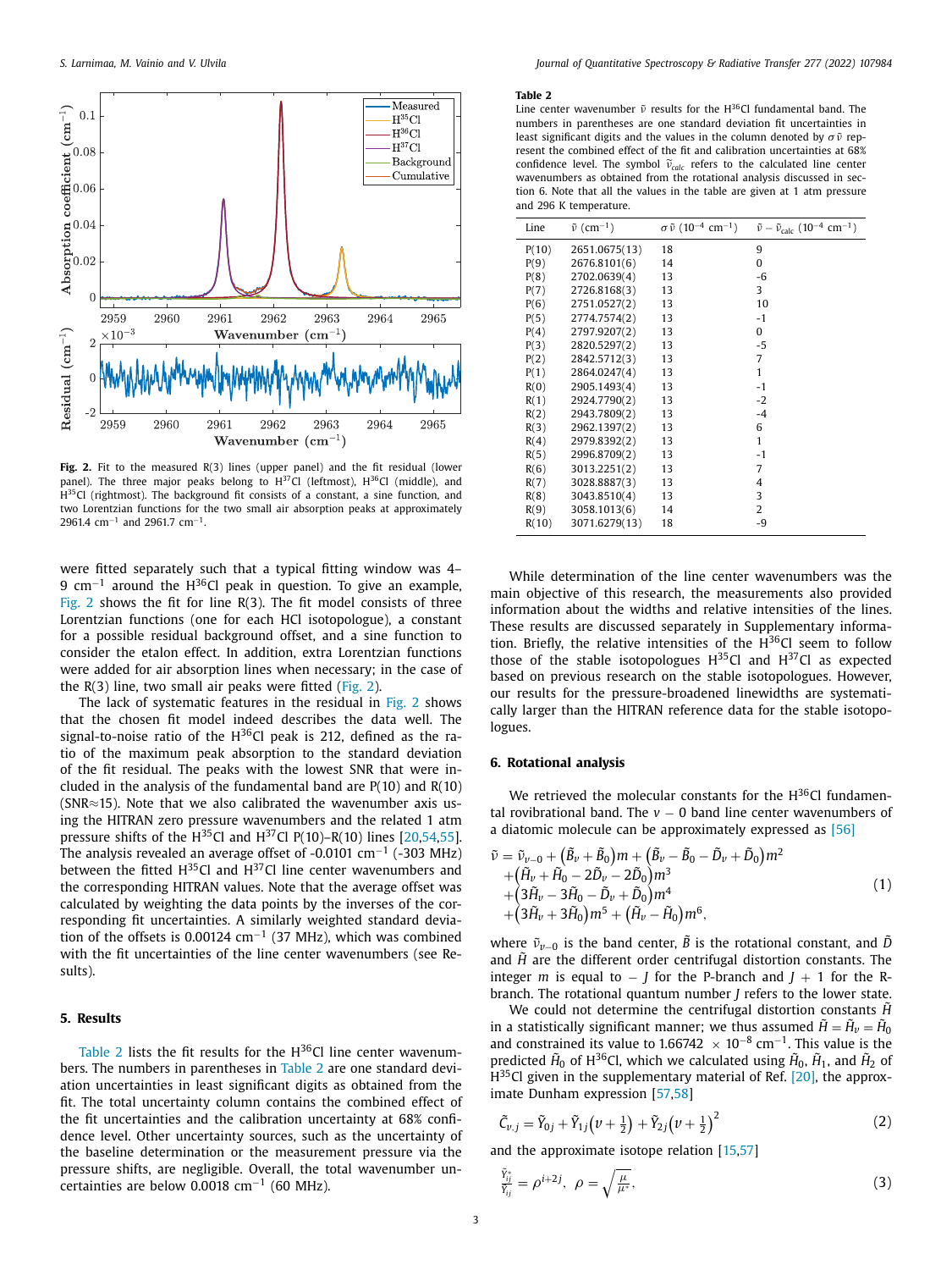#### **Table 3**

The experimental and predicted fundamental band molecular constants for H<sup>36</sup>Cl obtained as explained in the text. The values refer to zero pressure.

| Parameter                             | Experimental $(cm^{-1})$ | Predicted $(cm-1)$ |
|---------------------------------------|--------------------------|--------------------|
| $\frac{\tilde{v}_{1-0}}{\tilde{B}_0}$ | 2884.8936(3)             | 2884.8933          |
|                                       | 10.43210(4)              | 10.43213           |
| $\tilde{B}_1$                         | 10.12843(4)              | 10.12847           |
| $\tilde{D}_0/10^{-4}$                 | 5.275(3)                 | 5.273              |
| $\tilde{D}_1/10^{-4}$                 | 5.207(3)                 | 5.206              |
| $\tilde{H}_0/10^{-8}$                 |                          | 1.66742            |

where  $\widetilde{Y}_{ij}$  are Dunham coefficients [57],  $\mu$  is the reduced mass, and  $\tilde{C}_{\nu,0} - \tilde{C}_{0,0} = \tilde{\nu}_{\nu-0}, \ \tilde{C}_{\nu,1} = \tilde{B}_{\nu}, \ \tilde{C}_{\nu,2} = \tilde{D}_{\nu}, \text{ and } \ \tilde{C}_{\nu,3} = \tilde{H}_{\nu}.$  The constants marked with an asterisk (∗) refer to the heavier isotope.

Eqs. (2) and (3) and the molecular constants of  $H^{35}Cl$  given in the supplementary material of Ref. [20] were further used to predict in a similar manner the remaining molecular constants for H36Cl. The results are listed in Table 3 together with the experimental molecular constants that we determined from the measured line center wavenumbers of lines P(10)–R(10) in leastsquares fits using the combination relations [15,56]

$$
R(J-1) - P(J+1) = (4\tilde{B}_0 - 6\tilde{D}_0 + \frac{27}{4}\tilde{H})(J + \frac{1}{2})
$$
  
-(8\tilde{D}\_0 + 34\tilde{H})(J + \frac{1}{2})^3 + 12\tilde{H}(J + \frac{1}{2})^5 (4)

$$
R(J-1)+P(J)=2\tilde{\nu}_{1-0}+2(\tilde{B}_1-\tilde{B}_0-(\tilde{D}_1-\tilde{D}_0))J^2-2(\tilde{D}_1-\tilde{D}_0)J^4,
$$
\n(5)

where  $J = 1, ..., 9$  for Eq. (4) and  $J = 1, ..., 10$  for Eq. (5).

First, the lower-state parameters  $\tilde{B}_0$  and  $\tilde{D}_0$  were determined in a least-squares fit using Eq. (4) and the assumption  $\tilde{H} = 1.66742 \times$ 10−<sup>8</sup> cm−1. However, prior to fitting, we shifted the measured H<sup>36</sup>Cl line center wavenumbers to those corresponding to zero pressure assuming the HITRAN  $H^{35}$ Cl pressure shifts [54,55]. After this, we determined the band center  $\tilde{v}_{1-0}$  and upper-state parameters  $\tilde{B}_1$  and  $\tilde{D}_1$  using Eq. (5). The lower-state parameters were fixed during the least-squares fit to those obtained from the fit of Eq. (4). In addition, to consider the fit uncertainties of the lowerstate parameters in the determination of the upper-state parameters, we repeated the fit a hundred times, each time drawing new  $\tilde B_0$  and  $\tilde D_0$  values from normal distributions whose expectation values and standard deviations were chosen to be the original  $\tilde{B}_0$  and  $\tilde{D}_0$  values and their respective fit uncertainties obtained from the fit of Eq.  $(4)$ . Finally, we calculated the standard deviations of the hundred new  $\tilde{B}_0$  and  $\tilde{D}_0$  values and combined them with the fit uncertainties obtained from the original fit of Eq. (5) to estimate the total uncertainties of the upper-state parameters.

The experimental and predicted molecular constants in Table 3 are in excellent agreement. This is also true for the observed minus calculated line center wavenumber values in column 4 of Table 2 (denoted by  $\tilde{v} - \tilde{v}_{\text{calc}}$ ). These values were calculated using Eq.  $(1)$ , the experimental constants in Table 3, and the assumption  $\tilde{H} = \tilde{H}_v = \tilde{H}_0$ ; the pressure shifts were reapplied before the comparison. The largest difference is 0.0010  $cm^{-1}$  (30 MHz) and all the values are within the estimated total uncertainties.

Although the experimental and calculated wavenumbers are in excellent agreement, it is well known that the molecular parameters obtained with this traditional approach may perform poorly in predicting accurate line center wavenumbers for transitions with high quantum number *J* values [20]. Indeed, we repeated the above-explained procedure to determine the molecular constants also for  $H^{35}$ Cl and  $H^{37}$ Cl. Even though the result parameters were within two standard deviations from those obtained with more refined methods [20] or from highly accurate experiments consisting of a considerably larger dataset  $[59]$ , our model for  $H^{35}Cl$  $(H^{37}Cl)$  predicts up to 0.050 cm<sup>-1</sup> or 1.5 GHz larger (0.020 cm<sup>-1</sup> or 0.6 GHz lower) wavenumber values for lines P(15) and R(15) when compared to the corresponding HITRAN line center wavenumbers. We can then expect similar inaccuracy for the H<sup>36</sup>Cl model.

### **7. The first overtone band**

We also measured the first overtone  $2 - 0$  rovibrational band of  $H^{36}$ Cl. Due to the limited amount of Na $^{36}$ Cl solution available for us at the time, we conducted the measurements with the same sample that we used in the MIR measurements. For these near infrared (NIR) measurements, we co-added 100 interferograms and used a  $Si$ -on-Ca $F<sub>2</sub>$  beam splitter, Tungsten light source, and a liquid-nitrogen-cooled InSb detector. The measurement settings, baseline determination, and fitting procedure were similar to what we used in the MIR measurements. The relevant measurement settings are listed in Table 4.

Despite the longer averaging time, the SNR in the NIR measurements is worse than in the MIR measurements. This was expected, since the HCl overtone transitions are typically 30– 50 times weaker than the corresponding fundamental ones. The P-branch is also considerably interfered by air absorption. For these reasons, we could only reliably analyze lines  $P(1)-R(7)$ , and only the  $H^{37}Cl$  lines R(1)–R(7) were used in the wavenumber axis calibration. The calibration revealed an average offset of - 0.01479 cm−<sup>1</sup> (-443 MHz) compared to the corresponding HITRAN values [20,54]. However, because the HITRAN pressure-shift data is extrapolated from the MIR measurements by Pine and Looney [55], we chose to use the NIR pressure-shift data by Asfin et al. [23] to calculate the  $H^{37}$ Cl line center wavenumbers at 1 atm. The standard deviation of the offsets is 0.00364 cm<sup>-1</sup> (109 MHz) and was again interpreted as the calibration uncertainty. Note that in the calculation of the average and the standard deviation of the offsets, the data points were again weighted using the inverses of the fit uncertainties. As an example, Fig. 3 shows the overtone line  $R(3)$  fit. This is the strongest H<sup>36</sup>Cl line whose peak absorption is 0.0027 cm−<sup>1</sup> (97.3% in transmission) with an SNR of 20; the lowest SNR is 7 and for line P(1) with 0.0010 cm−<sup>1</sup> peak absorption (99.0% in transmission).

Table 5 lists the fit parameter results for the  $H^{36}Cl$  first overtone band. Due to the generally modest SNR, we could not determine the linewidths and relative intensities reliably, for which reason we report only the line center wavenumbers. The numbers in parentheses are the one standard deviation fit uncertainties in least significant digits. The total uncertainty column values represent the combined fit and calibration uncertainties at 68% confidence level. They are less than 0.007 cm−<sup>1</sup> (0.2 GHz). The observed minus calculated column values in Table 5 are again in good

| Table 4                                                     |  |  |  |  |
|-------------------------------------------------------------|--|--|--|--|
| Relevant FTIR instrument settings for the NIR measurements. |  |  |  |  |

| Light source                        | Tungsten                            |
|-------------------------------------|-------------------------------------|
| Beam splitter                       | $Si$ -on-Ca $F2$                    |
| Detector                            | InSh                                |
| Aperture diameter                   | $1$ mm                              |
| Apodization function                | Norton-Beer medium                  |
| HWHM of ILS function                | $0.0095$ cm <sup>-1</sup> (285 MHz) |
| Number of co-added interferograms   | 100                                 |
| Type of interferograms              | Double-sided                        |
| Interferogram processing method     | Mertz                               |
| Zero-filling factor                 | $\mathcal{L}$                       |
| Optical band-pass filtering         | $6667 - 5000$ cm <sup>-1</sup>      |
| Digital band-pass filtering         | $25 - 35$ kHz                       |
|                                     | $(4937-6912$ cm <sup>-1</sup> )     |
| HeNe reference laser down-converted | 80 kHz                              |
| frequency                           |                                     |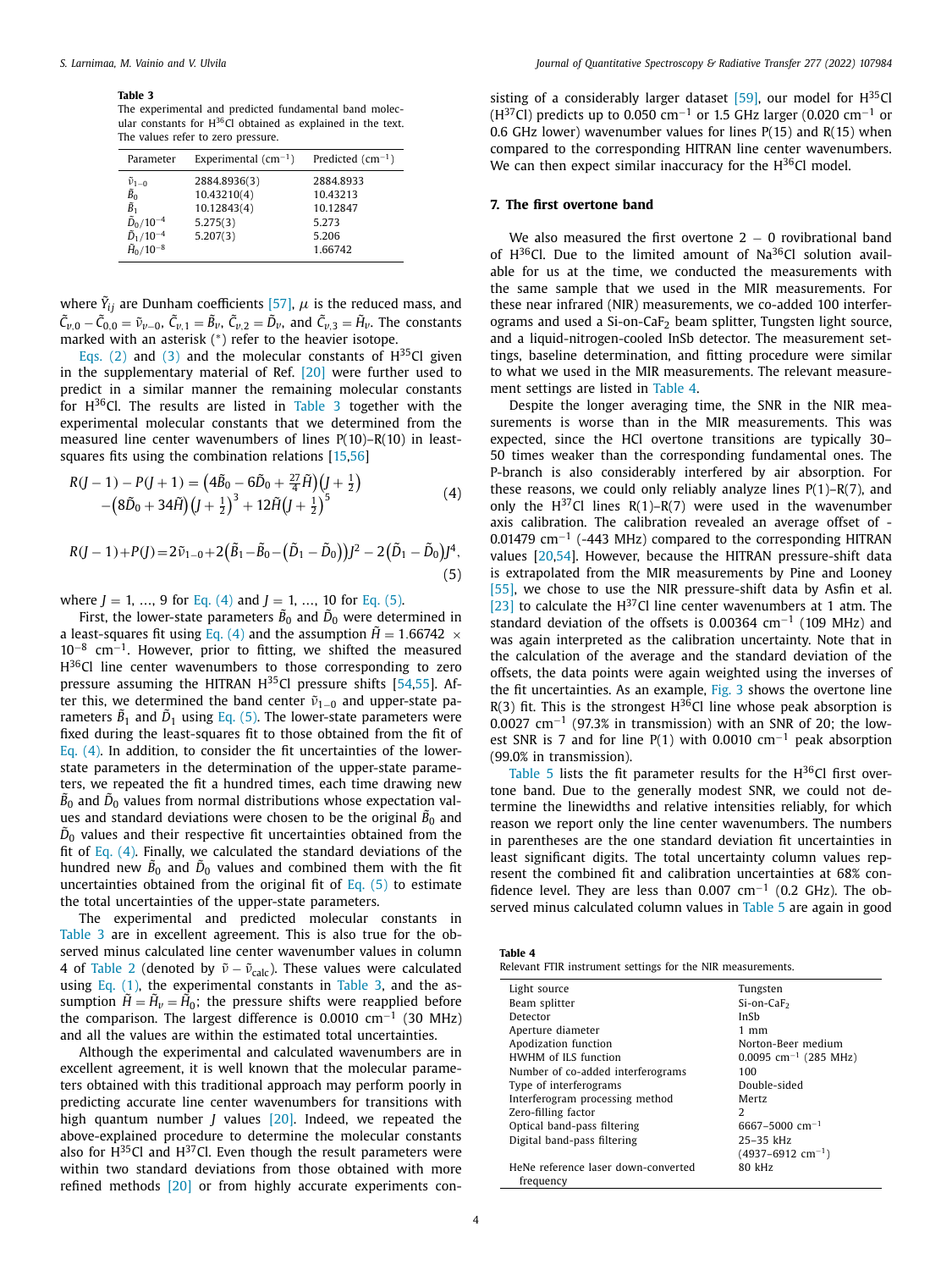

**Fig. 3.** Fit to the measured first overtone R(3) lines (upper panel) and the fit residual (lower panel). The leftmost and rightmost peaks are fitted air absorption lines and the remaining three fitted peaks belong to  $H^{37}$ Cl,  $H^{36}$ Cl, and  $H^{35}$ Cl in the order of increasing wavenumber. In addition to the two air absorption lines, the background function consists of a constant and a sine.

#### **Table 5**

Line parameter results for the H<sup>36</sup>Cl first overtone band. The line center wavenumber is denoted by  $\tilde{v}$ . The numbers in parentheses are one standard deviation fit uncertainties in least significant digits and the values in the column denoted by  $\sigma \tilde{\nu}$  represent the combined effect of the fit and calibration uncertainties at 68% confidence level. The symbol  $\tilde{v}_{calc}$  refers to the calculated line center wavenumbers as obtained from the rotational analysis discussed in the text. Note that all the wavenumber values in the table are given at 1 atm pressure.

| $\tilde{\nu}$ (cm <sup>-1</sup> )<br>$\sigma \tilde{\nu}$ (10 <sup>-3</sup> cm <sup>-1</sup> )<br>Line | $\tilde{\nu} - \tilde{\nu}_{\text{calc}}$ (10 <sup>-3</sup> cm <sup>-1</sup> ) |
|--------------------------------------------------------------------------------------------------------|--------------------------------------------------------------------------------|
| 21<br>P(1)<br>5645.043(5)<br>7                                                                         |                                                                                |
| 5685.525(5)<br>R(0)<br>$-21$<br>6                                                                      |                                                                                |
| 5703.965(3)<br>R(1)<br>5<br>$-5$                                                                       |                                                                                |
| 3<br>5721.168(2)<br>R(2)<br>5                                                                          |                                                                                |
| $-1$<br>R(3)<br>5737.113(2)<br>4                                                                       |                                                                                |
| 5751.802(2)<br>R(4)<br>$-1$<br>4                                                                       |                                                                                |
| 5765.227(2)<br>2<br>R(5)<br>4                                                                          |                                                                                |
| 3<br>5<br>R(6)<br>5777.370(3)                                                                          |                                                                                |
| $-2$<br>5788.217(4)<br>5<br>R(7)                                                                       |                                                                                |

**Table 6**

Experimental and predicted first overtone band molecular constants for H36Cl obtained as explained in the text. The values refer to zero pressure.

| Parameter                                                              | Experimental $(cm^{-1})$              | Predicted $(cm-1)$         |
|------------------------------------------------------------------------|---------------------------------------|----------------------------|
| $\frac{\tilde{v}_{2-0}}{\tilde{B}_2}$<br>$\frac{\tilde{D}_2}{10^{-4}}$ | 5665.895(10)<br>9.8274(8)<br>5.18(11) | 5665.898<br>9.8272<br>5.15 |

agreement with the experiment and deviate less than 0.005 cm−<sup>1</sup> (150 MHz) from the experimental values, not including the low SNR lines  $P(1)$  and  $R(0)$ , for which large deviations are apparent. The observed minus calculated values have been obtained from a similar rotational analysis to what was discussed for the MIR measurements. However, due to the small number of P-branch lines, we used Eq. (1) directly in the least-squares fit, made the  $\tilde{H}_v =$  $\tilde{H}_0 = 1.66742 \times 10^{-8}$  cm<sup>-1</sup> assumption, and fixed the remaining lower-state parameters to the experimental values in Table 3.

Table 6 lists the experimental and predicted molecular constants obtained for the first overtone band in a similar manner as discussed for the fundamental band. The accuracy of the experimental parameters is not sufficient to ensure accurate line center wavenumber predictions for high *J* values. We advise using the predicted molecular constants instead. For example, similarly predicted molecular constants for H $37$ Cl predict up to 0.027 cm<sup>-1</sup> (0.8 GHz) larger line center wavenumbers for lines P(15) and R(15) compared to HITRAN. We note that the predicted molecular constants for  $H^{37}$ Cl agree within at least five significant decimals compared to the literature values [20] not including the band center, which agrees within 0.0011 cm<sup>-1</sup> (33 MHz).

#### **8. Conclusions and outlook**

In this article, we reported the first absorption spectrum of H<sup>36</sup>Cl. The measurements of the fundamental and the first overtone rovibrational bands were performed using a commercial FTIR instrument with a thermal light source and using a sample prepared from the reaction between sulfuric acid and <sup>36</sup>Cl-enriched NaCl salt. The simple gas cell system helped to maximize the number density of the species of interest inside the cell, which provided us with strong absorption lines in the MIR and allowed us to determine the fundamental band  $P(10)-R(10)$  line center wavenumbers (referenced to the HITRAN values of the stable isotopologues  $H^{35}Cl$  and  $H^{37}Cl$ , with total uncertainties of less than 0.0018 cm−<sup>1</sup> (60 MHz) at 68% confidence level. Due to the order of magnitude weaker molecular transitions and consequently modest SNR in the NIR, we could determine the first overtone band line center wavenumbers of only lines  $P(1)-R(7)$  and with total uncertainties of less than 0.007 cm<sup>-1</sup> (0.2 GHz) at 68% confidence level.

The simple gas cell system came with the downside of not knowing the exact pressure and temperature inside the sample cell. However, the initiation of the reaction at atmospheric pressure and room temperature made it possible to estimate the measurement conditions with reasonable accuracy. In the Supplementary information, we investigated the linewidths and relative intensities of the H36Cl lines and compared them to the corresponding literature values of the stable isotopologues  $H^{35}Cl$  and  $H^{37}Cl$ . The relative intensities showed similar behavior as the reference HITRAN data, implying that the line intensities of the different isotopologues are similar as expected based on previous research on the stable isotopologues. However, as discussed in the Supplementary information, the linewidths for all three isotopologues were systematically larger than the HITRAN reference data for H<sup>35</sup>Cl and  $H^{37}Cl.$ 

An advantage of having atmospheric pressure inside the sample cell during measurements was to minimize the distorting effect of the ILS function and to allow us to use a simple Lorentzian fit model. However, precise control of the measurement pressure and measurements in lower pressures to reduce the linewidths would enable much more accurate line center wavenumber determinations. To increase measurement sensitivity, an external coherent light source in the FTIR instrument instead of the thermal source could be useful, especially if combined with photoacoustic detection [47]. For accurate linewidth determinations, eliminating the ILS function altogether would be helpful. This could be done by using optical frequency combs [60] or by avoiding FTIR altogether (i.e., by using tunable laser absorption spectroscopy instead) [55,61,62]. In particular, the sensitivity improvement by laser absorption spectroscopy would allow more accurate characterization of the first overtone band. In addition, determination of the absolute line intensities would require a more elaborate sample preparation and gas-control system to ensure accurate external knowledge of the sample concentration [22]. Finally, as future applications in monitoring  $H^{36}Cl$  will expectedly require very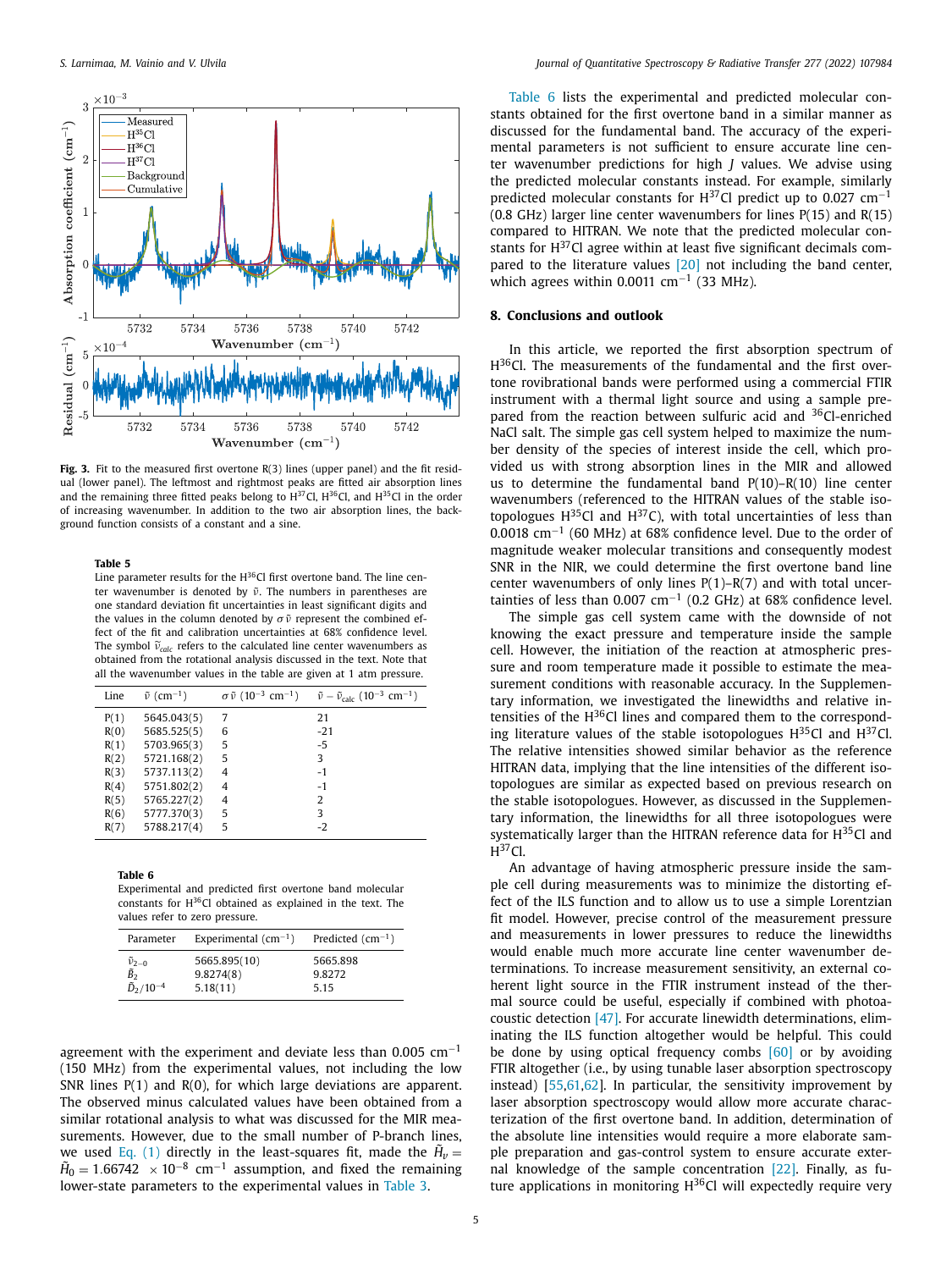high sensitivities to detect trace amounts of this species, it would be valuable to demonstrate low-concentration measurements using some highly sensitive laser spectroscopy method, such as cavity ring-down spectroscopy [34,39] or photoacoustic spectroscopy [37,46,63]. These pursuits are assisted by our results, as we now have reasonably accurate knowledge on the line center wavenumbers of  $H^{36}$ Cl, and the simple models from the rotational analyzes can be used to predict line positions of yet unobserved transitions.

#### **Funding**

This work obtained funding from the Euratom research and training programme 2014–2018 [Grant agreement No. 755371, the CHANCE project]; the Academy of Finland [Project No. 326444]; and the Flagship on Photonics Research and Innovation of the Academy of Finland (PREIN). S. Larnimaa acknowledges financial support from the CHEMS doctoral program of the University of Helsinki.

### **Declaration of Competing Interest**

The authors declare that they have no known competing financial interests or personal relationships that could have appeared to influence the work reported in this paper.

#### **CRediT authorship contribution statement**

**Santeri Larnimaa:** Investigation, Formal analysis, Writing – original draft, Writing – review & editing, Visualization. **Markku Vainio:** Conceptualization, Writing – review & editing, Supervision, Project administration. **Ville Ulvila:** Conceptualization, Investigation, Writing – review & editing, Supervision, Project administration.

#### **Acknowledgment**

We wish to thank Dr. Markus Metsälä and Prof. Lauri Halonen for their support and constructive feedback on the project, and Dr. Guillaume Genoud for fruitful discussions on the topic and for the work to secure funding for the project.

#### **Supplementary materials**

Supplementary material associated with this article can be found, in the online version, at doi:10.1016/i.jqsrt.2021.107984.

#### **References**

- [1] Simpson WR, Brown SS, Saiz-Lopez A, Thornton JA, von Glasow R. Tropospheric halogen chemistry: sources, cycling, and impacts. Chem. Rev. 2015;115(10):4035–62. doi[:10.1021/cr5006638.](https://doi.org/10.1021/cr5006638)
- [2] Zondlo MA, Hudson PK, Prenni AJ, Tolbert MA. Chemistry and microphysics of polar stratospheric clouds and cirrus clouds. Annu. Rev. Phys. Chem. 2000;51(1):473–99. doi[:10.1146/annurev.physchem.51.1.473.](https://doi.org/10.1146/annurev.physchem.51.1.473)
- [3] Lique F, Faure A. Collisional excitation and dissociation of HCl by H. Mon. Notices Royal Astron. Soc. 2017;472(1):738–43. doi[:10.1093/mnras/stx2025.](https://doi.org/10.1093/mnras/stx2025)
- [4] Lanza M, Kalugina Y, Wiesenfeld L, Faure A, Lique F. New insights on the HCl abundance in the interstellar medium. Mon. Notices Royal Astron. Soc. 2014;443(4):3351–8. doi[:10.1093/mnras/stu1371.](https://doi.org/10.1093/mnras/stu1371)
- [5] Peng R, Yoshida H, Chamberlin RA, Phillips TG, Lis DC, Gerin M. A comprehensive survey of hydrogen chloride in the galaxy. Astrophys. J. 2010;723(1):218– 28. doi[:10.1088/0004-637x/723/1/218.](https://doi.org/10.1088/0004-637x/723/1/218)
- [6] Panu H, Timo R, Thomas F, Makkonen J, Alyshev S, Kharakhordin A, Firstov S. Real-time HCl gas detection at parts-per-billion level concentrations utilising a diode laser and a bismuth-doped fibre amplifier. Meas. Sci. Technol. 2021;32:055206. doi[:10.1088/1361-6501/abd651.](https://doi.org/10.1088/1361-6501/abd651)
- [7] Zuev VV, Zueva NE, Savelieva ES, Gerasimov VV. The Antarctic ozone depletion caused by Erebus volcano gas emissions. Atmos. Environ. 2015;122:393–9. doi[:10.1016/j.atmosenv.2015.10.005.](https://doi.org/10.1016/j.atmosenv.2015.10.005)
- [8] Tamburello G, Caselli A, Tassi F, Vaselli O, Calabrese S, Rouwet D, Capaccioni B, Di Napoli R, Cardellini C, Chiodini G, Bitetto M, Brusca L, Bellomo S, Aiuppa A. Intense magmatic degassing through the lake of Copahue volcano, 2013–2014. J. Geophys. Res. Solid Earth 2015;120(9):6071–84. doi[:10.1002/2015JB012160.](https://doi.org/10.1002/2015JB012160)
- [9] Voigt C, Jessberger P, Jurkat T, Kaufmann S, Baumann R, Schlager H, Bobrowski N, Giuffrida G, Salerno G. Evolution of  $CO<sub>2</sub>$ ,  $SO<sub>2</sub>$ , HCl, and HNO<sub>3</sub> in the volcanic plumes from Etna. Geophys. Res. Lett. 2014;41(6):2196–203. doi[:10.1002/2013GL058974.](https://doi.org/10.1002/2013GL058974)
- [10] Pyle DM, Mather TA. Halogens in igneous processes and their fluxes to the atmosphere and oceans from volcanic activity: a review. Chem. Geol. 2009;263(1):110–21. doi[:10.1016/j.chemgeo.2008.11.013.](https://doi.org/10.1016/j.chemgeo.2008.11.013)
- [11] Korablev O, Olsen KS, Trokhimovskiy A, Lefèvre F, Montmessin F, Fedorova AA, Toplis MJ, Alday J, Belyaev DA, Patrakeev A, Ignatiev NI, Shakun AV, Grigoriev AV, Baggio L, Abdenour I, Lacombe G, Ivanov YS, Aoki S, Thomas IR, Daerden F, Ristic B, Erwin JT, Patel M, Bellucci G, Lopez-Moreno J, Vandaele AC. Transient HCl in the atmosphere of Mars. Sci. Adv. 2021;7(7) eabe4386. doi:10. [1126/sciadv.abe4386.](https://doi.org/10.1126/sciadv.abe4386)
- [12] Krasnopolsky VA, Belyaev DA, Gordon IE, Li G, Rothman LS. Observations of D/H ratios in H<sub>2</sub>O, HCl, and HF on Venus and new DCl and DF line strengths. Icarus 2013;224(1):57–65. doi[:10.1016/j.icarus.2013.02.010.](https://doi.org/10.1016/j.icarus.2013.02.010)
- [13] Sandor BJ, Clancy RT. Observations of HCl altitude dependence and temporal variation in the 70–100 km mesosphere of Venus. Icarus 2012;220(2):618–26. doi[:10.1016/j.icarus.2012.05.016.](https://doi.org/10.1016/j.icarus.2012.05.016)
- [14] Rank DH, Rao BS, Wiggins TA. Molecular constants of HCl<sup>35</sup>. J. Mol. Spectrosc. 1965;17(1):122–30. doi[:10.1016/0022-2852\(65\)90114-1.](https://doi.org/10.1016/0022-2852(65)90114-1)
- [15] Rank DH, Eastman DP, Rao BS, Wiggins TA. Rotational and vibrational constants of the HCl<sup>35</sup> and DCl<sup>35</sup> molecules. J. Opt. Soc. Am. 1962;52(1):1–7. doi:10.1364/ [JOSA.52.000001.](https://doi.org/10.1364/JOSA.52.000001)
- [16] Rank DH, Birtley WB, Eastman DP, Rao BS, Wiggins TA, Precise measurements of some infrared bands of hydrogen chloride. J. Opt. Soc. Am. 1960;50(12):1275–9. doi[:10.1364/JOSA.50.001275.](https://doi.org/10.1364/JOSA.50.001275)
- [17] Palik ED. History of far-infrared research. I. The Rubens era. J. Opt. Soc. Am. 1977;67(7):857–65. doi[:10.1364/JOSA.67.000857.](https://doi.org/10.1364/JOSA.67.000857)
- [18] Ginsburg N. History of far-infrared research. II. The grating era, 1925-1960. J. Opt. Soc. Am. 1977;67(7):865–71. doi[:10.1364/JOSA.67.000865.](https://doi.org/10.1364/JOSA.67.000865)
- [19] Imes ES. Measurements on the near infra-red absorption of some diatomic gases. Astrophys. J. 1919;50:251–76. doi[:10.1086/142504.](https://doi.org/10.1086/142504)
- [20] Coxon JA, Hajigeorgiou PG. Improved direct potential fit analyzes for the ground electronic states of the hydrogen halides: HF/DF/TF, HCl/DCl/TCl, HBr/DBr/TBr and HI/DI/TI. J. Quant. Spectrosc. Radiat. Transf. 2015;151:133–54. doi[:10.1016/j.jqsrt.2014.08.028.](https://doi.org/10.1016/j.jqsrt.2014.08.028)
- [21] Li G, Gordon IE, Bernath PF, Rothman LS. Direct fit of experimental rovibrational intensities to the dipole moment function: application to HCl. J. Quant. Spectrosc. Radiat. Transf. 2011;112(10):1543–50. [doi:10.1016/j.jqsrt.2011.](https://doi.org/10.1016/j.jqsrt.2011.03.014) 03.014.
- [22] Li G, Serdyukov A, Gisi M, Werhahn O, Ebert V. FTIR-based measurements of self-broadening and self-shift coefficients as well as line strength in the first overtone band of HCl at 1.76 μM. J. Quant. Spectrosc. Radiat. Transf. 2015;165:76–87. doi[:10.1016/j.jqsrt.2015.06.021.](https://doi.org/10.1016/j.jqsrt.2015.06.021)
- [23] Asfin RE, Domanskaya AV, Maul C. Broadening and shifting coefficients of rotation–vibrational lines in the fundamental and first overtone bands of HCl and HBr induced by oxygen and air. J. Quant. Spectrosc. Radiat. Transf. 2013;130:296–303. doi[:10.1016/j.jqsrt.2013.07.014.](https://doi.org/10.1016/j.jqsrt.2013.07.014)
- [24] Iwakuni K, Sera H, Abe M, Sasada H. Hyperfine-resolved transition frequency list of fundamental vibration bands of  $H^{35}$ Cl and  $H^{37}$ Cl. J. Mol. Spectrosc. 2014;306:19–25. doi[:10.1016/j.jms.2014.09.013.](https://doi.org/10.1016/j.jms.2014.09.013)
- [25] Huggle D, Blinov A, Stan-Sion C, Korschinek G, Scheffel C, Massonet S, Zerle L, Beer J, Parrat Y, Gaeggeler H, Hajdas W, Nolte E. Production of cosmogenic 36Cl on atmospheric argon". Planet. Space Sci. 1996;44(2):147–51. doi:10.1016/ [0032-0633\(95\)00085-2.](https://doi.org/10.1016/0032-0633(95)00085-2)
- [26] Tosaki Y, Morikawa N, Kazahaya K, Tsukamoto H, Togo YS, Sato T, Takahashi HA, Takahashi M, Inamura A. Deep incursion of seawater into the Hiroshima Granites during the Holocene transgression: evidence from <sup>36</sup>Cl age of saline groundwater in the Hiroshima area, Japan. Geochem. J. 2017;51(3):263-75. doi[:10.2343/geochemj.2.0467.](https://doi.org/10.2343/geochemj.2.0467)
- [27] Lavastre V, Le Gal La Salle C, Michelot J, Giannesini S, Benedetti L, Lancelot J, Lavielle B, Massault M, Thomas B, Gilabert E, Bourlès D, Clauer N, Agrinier P. Establishing constraints on groundwater ages with  $^{36}$ Cl,  $^{14}$ C,  $^{3}$ H, and noble gases: a case study in the eastern Paris basin, France. Appl. Geochem. 2010;25(1):123–42. doi[:10.1016/j.apgeochem.2009.10.006.](https://doi.org/10.1016/j.apgeochem.2009.10.006)
- [28] Tosaki Y, Tase N, Massmann G, Nagashima Y, Seki R, Takahashi T, Sasa K, Sueki K, Matsuhiro T, Miura T, Bessho K, Matsumura H, He M. Application of <sup>36</sup>Cl as a dating tool for modern groundwater". Nucl. Instrum. Methods Phys. Res. Sect. B 2007;259(1):479–85. doi[:10.1016/j.nimb.2007.02.096.](https://doi.org/10.1016/j.nimb.2007.02.096)
- [29] Love AJ, Herczeg AL, Sampson L, Cresswell RG, Fifield LK. Sources of chloride and implications for  $36$ Cl dating of old groundwater, Southwestern Great Artesian Basin, Australia. Water Resour. Res. [2000;36\(6\):1561–74.](https://doi.org/10.1029/2000WR900019) doi:10.1029/ 2000WR900019.
- [30] Le Dizès S, Gonze MA. Behavior of  $36$ Cl in agricultural soil-plant systems: a review of transfer processes and modeling approaches. J. Environ. Radioact. 2019;196:82–90. doi[:10.1016/j.jenvrad.2018.10.011.](https://doi.org/10.1016/j.jenvrad.2018.10.011)
- [31] White TL, DiPrete D, DiPrete C, Dobos G. Analysis of <sup>36</sup>Cl in Savannah river site radioactive waste. J. Radioanal. Nucl. 2013;296(2):835–9. doi:10.1007/ [s10967-012-2071-9.](https://doi.org/10.1007/s10967-012-2071-9)
- [32] Sheppard SC, Johnson LH, Goodwin BW, Tait JC, Wuschke DM, Davison CC. Chlorine-36 in nuclear waste disposal—1. Assessment results for used fuel with comparison to 129I and 14C. Waste Manage. 1996;16(7):607–14. doi:10.1016/ [S0956-053X\(97\)00001-9.](https://doi.org/10.1016/S0956-053X(97)00001-9)